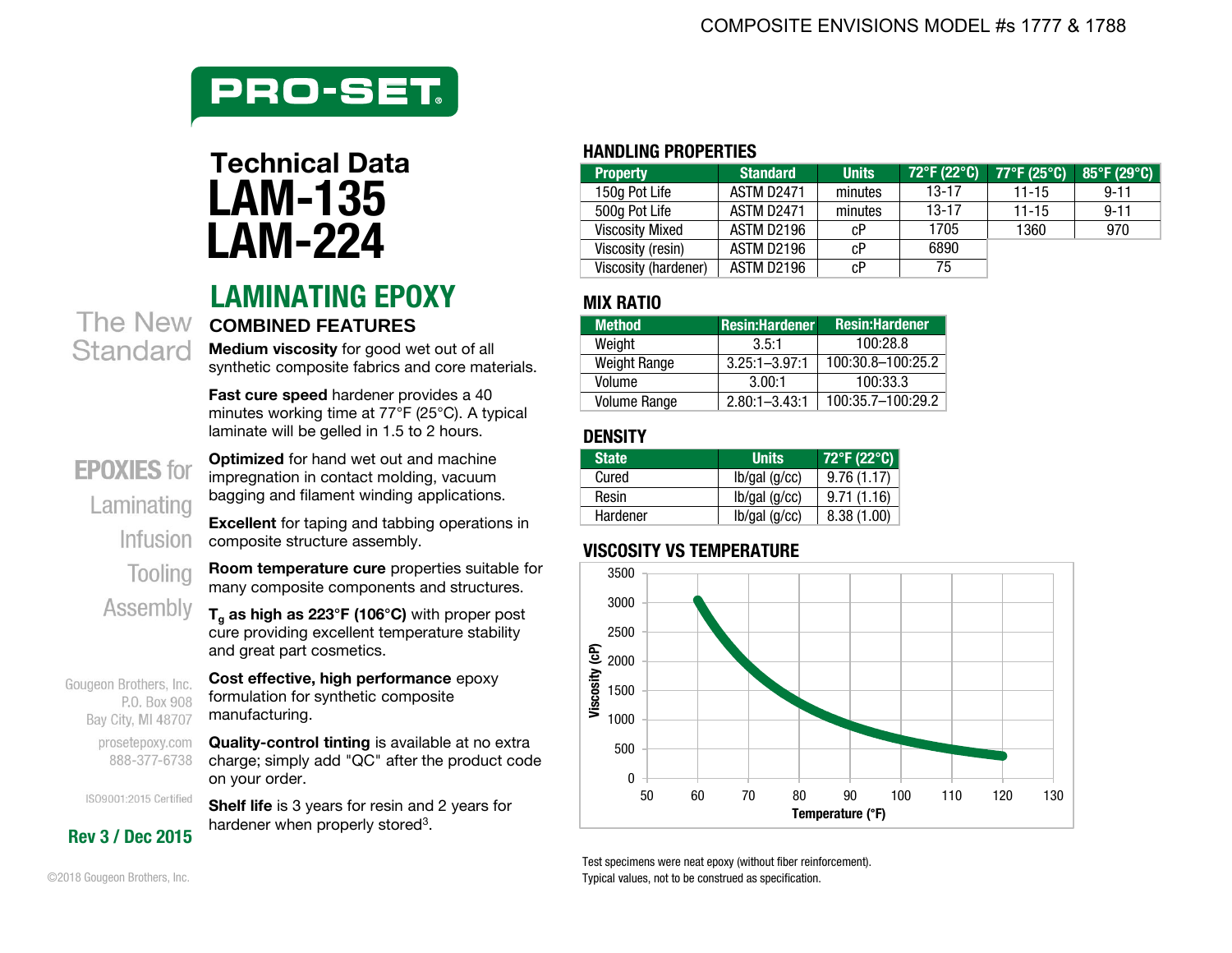## **LAM-135~LAM-224**

### **LAMINATING EPOXY**

#### **MECHANICAL PROPERTIES**

| <b>Property</b>           | <b>Standard</b> | <b>Units</b> | 72°F (22°C)<br>$x 4$ wk | 77°F (25°C)<br>$x2$ wk | <b>RT</b> Gelation<br>+ 120°F (49°C)<br>$x8$ hrs | <b>RT</b> Gelation<br>$+140^{\circ}F(60^{\circ}C)$<br>$x_8$ hrs | <b>RT</b> Gelation<br>+ 180°F (82°C)<br>$x_8$ hrs |
|---------------------------|-----------------|--------------|-------------------------|------------------------|--------------------------------------------------|-----------------------------------------------------------------|---------------------------------------------------|
| <b>Hardness</b>           | ASTM D2240      | Type D       | 86                      | 88                     | 83                                               | 85                                                              | 87                                                |
| <b>Compression Yield</b>  | ASTM D695       | psi (MPa)    | 15,100 (104)            | 14,200 (98)            | 15,000 (103)                                     | 15,000 (103)                                                    | 15,000 (103)                                      |
| <b>Tensile Strength</b>   | ASTM D638       | psi (MPa)    | 10,800 (74)             | 11,100(77)             | 11,000 (76)                                      | 11,000 (76)                                                     | 11,500 (79)                                       |
| <b>Tensile Modulus</b>    | ASTM D638       | psi (GPa)    | $5.61E+05$ (3.87)       | $5.49E+05$ (3.79)      | $5.44E+05$ (3.75)                                | $4.93E+05$ (3.4)                                                | $4.75E+05$ (3.28)                                 |
| <b>Tensile Elongation</b> | ASTM D638       | %            | 3.1                     | 4.9                    | 4.4                                              | 4.4                                                             | 6.7                                               |
| <b>Flexural Strength</b>  | ASTM D790       | psi (MPa)    | 17,800 (123)            | 17,000 (117)           | 18,400 (127)                                     | 18,600 (128)                                                    | 20,300 (140)                                      |
| <b>Flexural Modulus</b>   | ASTM D790       | psi (GPa)    | $5.45E+05$ (3.76)       | $4.72E+05$ (3.25)      | $5.24E+05$ (3.61)                                | $5.07E+05$ (3.5)                                                | $4.88E+05$ (3.36)                                 |

#### **THERMAL PROPERTIES**

| <b>Property</b>                    | <b>Standard</b>   | <b>Units</b>                 | 72°F (22°C)<br>x 4 wk | $77^{\circ}$ F (25 $^{\circ}$ C)<br>$x2$ wk | <b>RT</b> Gelation<br>+ 120°F (49°C)<br>$x8$ hrs | <b>RT</b> Gelation<br>$+140^{\circ}F(60^{\circ}C)$<br>$x_8$ hrs | <b>RT</b> Gelation<br>$+180^{\circ}F(82^{\circ}C)$<br>$x 8$ hrs |
|------------------------------------|-------------------|------------------------------|-----------------------|---------------------------------------------|--------------------------------------------------|-----------------------------------------------------------------|-----------------------------------------------------------------|
| Tg DMA Peak Tan Delta              | <b>ASTM E1640</b> | $^{\circ}$ F ( $^{\circ}$ C) | 180 (82)              | 177 (80)                                    | 208 (98)                                         | 216 (102)                                                       | 242 (117)                                                       |
| Tg DMA Onset Storage Modulus       | ASTM E1640        | $\degree$ F ( $\degree$ C)   | (66)<br>151           | 151 (66)                                    | 166 (75)                                         | 181 (83)                                                        | 223 (106)                                                       |
| Tg DSC Onset-1st Heat              | ASTM E1356        | $^{\circ}$ F ( $^{\circ}$ C) | 137 (58)              | 135 (57)                                    | 165 (74)                                         | 182 (84)                                                        | 211 (99)                                                        |
| <b>Heat Deflection Temperature</b> | ASTM D648         | $\degree$ F ( $\degree$ C)   | 138 (59)              | 137 (58)                                    | 154 (68)                                         | 169 (76)                                                        | 186 (86)                                                        |
| Tg DSC Ultimate                    | ASTM E1356        | $^{\circ}$ F ( $^{\circ}$ C) |                       |                                             | 213(101) <sup>2</sup>                            |                                                                 |                                                                 |

 $1$  Hz, 3 $\degree$ C per minute.

 $^{\text{2}}$  Additional post cure may be required; contact Technical Department for details.

 $^3$  Store PRO-SET® Epoxy resins and hardeners at room temperature in sealed containers until shortly before use. As with many high-performance epoxy resins, repeated exposure to low temperatures during storage may cause the resin to crystallize. If this occurs, warm the resin to 125° F and stir to dissolve crystals. Hardeners may form carbamation when exposed to CO<sub>2</sub> and moisture in the atmosphere for extended periods of time. Prevent carbamation by protecting hardeners from exposure until immediately prior to processing.

#### **Rev 3 / Dec 2015**